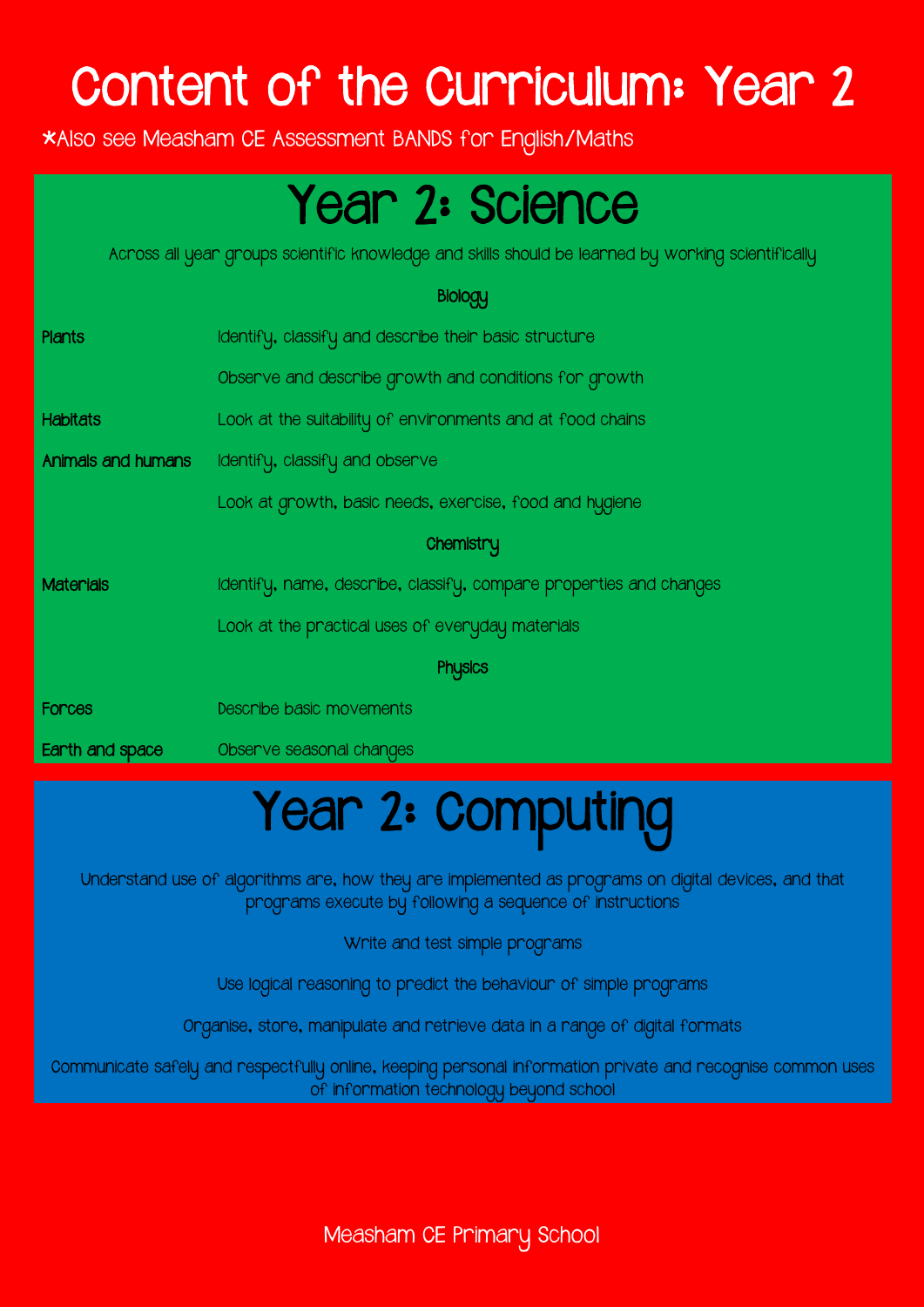# Year 2: Art and Design

Use experiences and ideas as the inspiration for artwork

Share ideas using drawing, painting and sculpture

Explore a variety of techniques

Learn about the work of a range of artists, artisans and designers

#### Year 2: Music

Use their voices expressively by singing songs and speaking chants and rhymes

Play tuned and untuned instruments musically

Listen with concentration and understanding to a range of high-quality live and recorded music

Make and combine sounds using the inter-related dimensions of music

## Year 2: Design and Technologu

Through a variety of creative and practical activities, pupils should be taught the knowledge, understanding and skills needed to engage in an iterative process of designing and making.

| Design                     | Design purposeful, functional, appealing products for themselves and other users based on design<br>criteria                                                          |
|----------------------------|-----------------------------------------------------------------------------------------------------------------------------------------------------------------------|
|                            | Generate develop, model and communicate their ideas through talking, drawing, templates, mock-<br>ups and, where appropriate, information and communication technolog |
| Make                       | Select from and use a range of tools and equipment to perform practical tasks such as cutting,<br>shaping, joining and finishing                                      |
|                            | Select from and use a wide range of materials and components, including construction materials,<br>textiles and ingredients, according to their characteristics       |
| Evaluate                   | Explore and evaluate a range of existing products                                                                                                                     |
|                            | Evaluate their ideas and products against design criteria                                                                                                             |
| <b>Technical knowledge</b> | Build structures, exploring how they can be made stronger, stiffer and more stable                                                                                    |
|                            | Explore and use mechanisms, such as levers, sliders, wheels and axles, in their products                                                                              |
| Cooking and nutrition      | Use the basic principles of a healthy and varied diet to prepare dishes                                                                                               |
|                            | Understand where food comes from                                                                                                                                      |